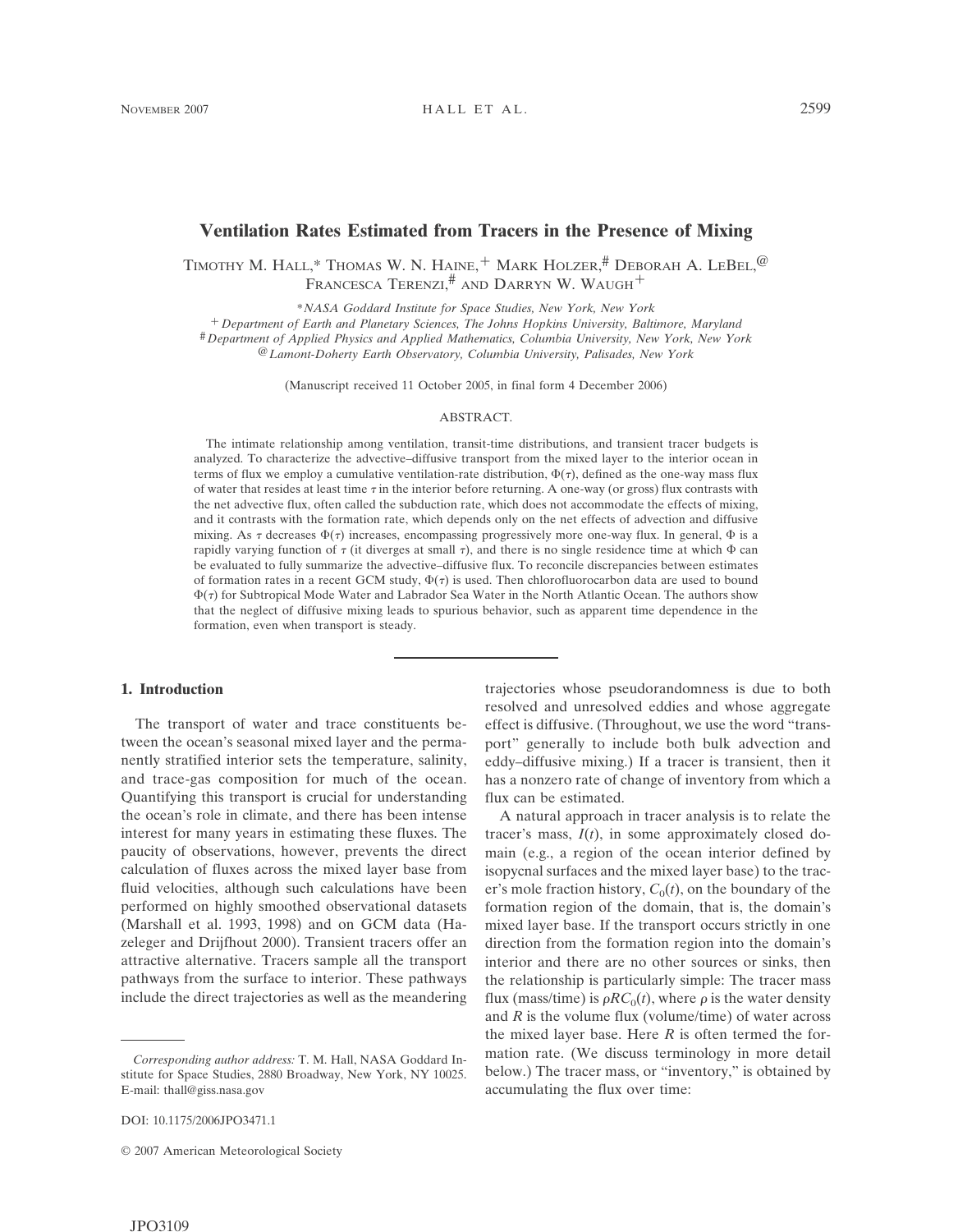$$
I(t) = \rho \int_{t_0}^t R(t') C_0(t') dt'.
$$
 (1)

If the transport is steady, then the volume flux *R* comes out of the integral. Given estimates of  $I$  and  $C_0$  and a water-mass density  $\rho$ , one can then estimate  $R$  subject to the assumptions that go into expression (1).

Variants of (1) have been applied to chlorofluorocarbons (CFC) measurements in several studies. Smethie and Fine (2001) estimated a formation rate of 7.4 Sv (Sv  $\equiv 10^6 \,\mathrm{m}^3 \,\mathrm{s}^{-1}$ ) for Labrador Sea Water (LSW), Rhein et al. (2002) estimated a formation rate of 4.4–5.6 Sv for LSW, and Orsi et al. (1999) estimated the formation rate of 12 Sv for Antarctic Bottom Water (AABW). Details of these analyses differ, and the investigators have estimated sensitivities to several assumptions. Smethie and Fine (2001) and Rhein et al. (2002) estimate the effects of variable transport, obtaining wide differences in formation rates in years of weak and strong LSW convection. Rhein et al. (2002) compare the vertical structure in the Labrador Sea before and after formative convective events, and thus, in contrast to Smethie and Fine (2001), their estimated rate encompasses formation within the Labrador Sea itself. Kieke et al. (2006) estimate upper LSW formation rates by differencing CFC inventories estimated from different years. Orsi et al. (1999) estimate limits on the rate at which CFCs are transferred across upper and lower AABW boundaries in the interior.

These analyses have highlighted the great utility of transient tracers in the diagnosis of ocean transport, and the investigators have carefully addressed many of the uncertainties. However, a key assumption implicit in relationship (1) is made in all of the analyses, namely, that the transport of water across the winter mixed layer base occurs strictly in one direction. Such a situation can only arise if mixing is a negligible component of transport, an assumption which is often suspect. A number of studies have demonstrated important roles for isopycnal mixing (e.g., Robbins et al. 2000). In the presence of mixing there is flux in both directions across a surface. In a GCM study Haine et al. (2003) observed that 60% of the Subpolar Mode Water (SPMW) that formed in the Labrador and Irminger Seas returned to the deep winter mixed layer in these seas within 8 years. One could accept relationship (1) as defining a formation rate *R*, but this leads to unappealing features in the presence of mixing between the formation region and interior of a water mass. So defined, *R* depends on the particular tracer and varies in time with the tracer history, even if the underlying transport is steady.

Our goal is to develop and illustrate a tracer-inde-

pendent flux diagnostic that includes the effects of mixing at all scales. To this end we consider a diffusive component of transport because diffusion captures the effects on tracers and water of the eddy-induced fluxes in both directions across the mixed layer base. Even though the net flux may be zero, the opposing one-way, or gross, fluxes are nonzero, causing an exchange of water and tracer. In fact, in the continuum fluid limit of an advective–diffusive flow the gross fluxes are infinite (Hall and Holzer 2003; Primeau and Holzer 2006). Conditions on the flux must be imposed, such as a minimum threshold of residence time in the interior, in order that the flux usefully diagnose transport. Generally, the conditioned flux will vary strongly with the threshold and should be considered as a function of the threshold. In this context, a single, finite value of flux derived from a tracer without explicit, controlled conditioning is difficult to interpret.

In addition to estimating ventilation rates, transient tracers have been used to determine the "age" of water parcels. Traditionally, this age is taken to be the time since the water parcel was last at the surface. Much recent work has highlighted the fact that, due to mixing, there is no unique transit time (age) from the surface to the water parcel position, even for a single surfacesource region (e.g., Beining and Roether 1996; Deleersnijder et al. 2001; Haine and Hall 2002; Waugh et al. 2003; Primeau 2005). Instead, one must consider a transit-time distribution (TTD), which is a probability density function (PDF) of transit times. A transient tracer provides a constraint on the TTD, but alone cannot completely characterize it.

In this paper we explore the intimate connection among ventilation rate, TTDs, and transient tracer budgets. We show that, just as no single transit time can characterize the history of a water parcel's last contact with the surface, no single value of flux can characterize the ventilation of the domain containing the parcel. As an alternative we advocate a "cumulative ventilationrate distribution,"  $\Phi(\tau)$ , namely, the flux into the domain of water mass that resides at least  $\tau$  in the domain before exiting across the same surface. For steady-state transport  $\Phi(\tau)$  is equal to the integral of the TTD over the domain mass and it is closely related to the TTD for time-varying transport. The total flux  $\Phi(0)$  (the oneway, or "gross," flux of water mass that resides any length of time at all) is infinite in the continuum fluid limit for nonzero diffusivity. The total one-way flux is completely dominated by small-scale, unresolved, backand-forth motions across the base of the mixed layer and is not, therefore, a useful diagnostic of the transfer. In contrast, the distribution,  $\Phi(\tau)$ , is integrable, finite at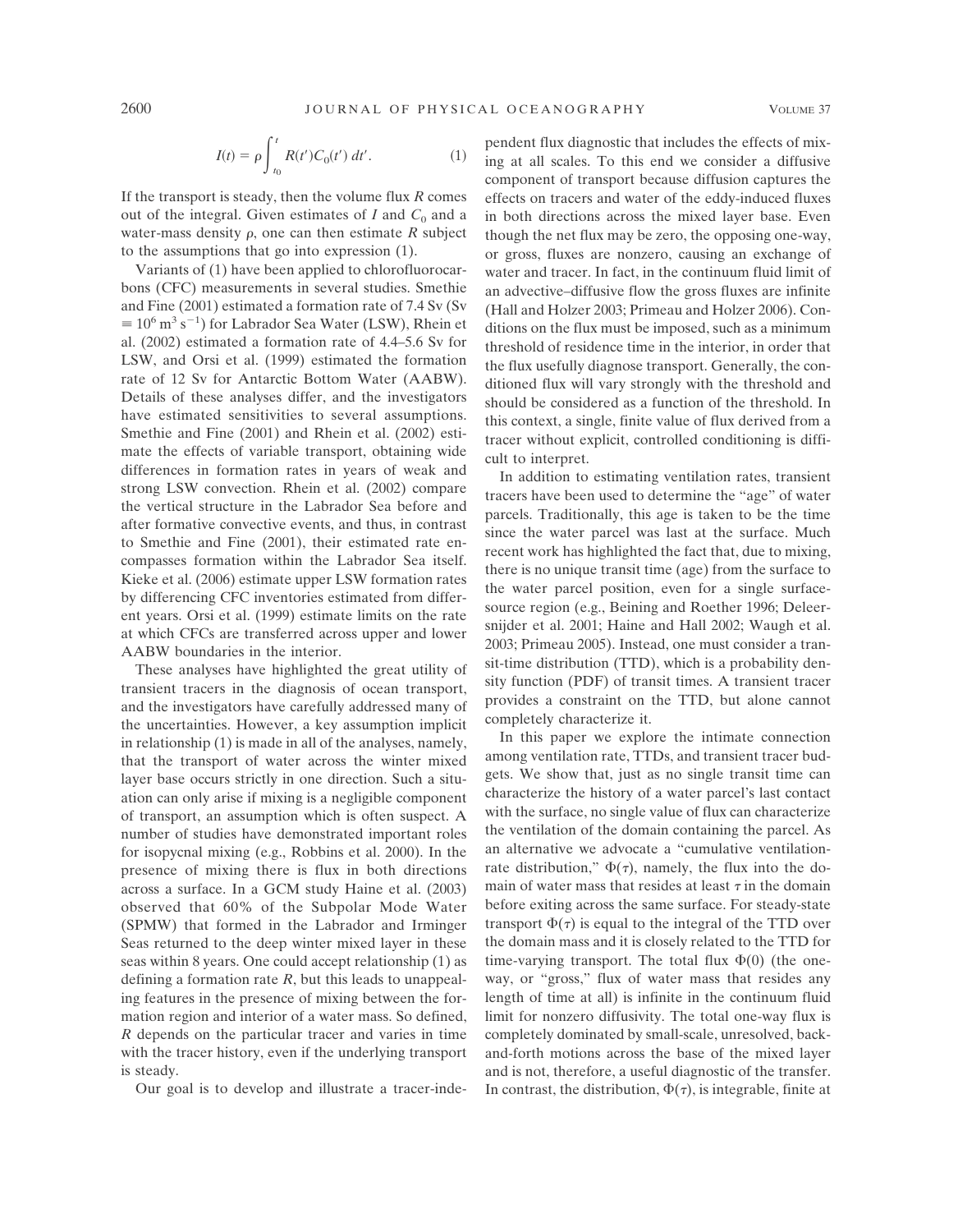finite  $\tau$ , and characterizes the flux into the domain and, equivalently (in steady state), the age structure within the domain.

We first discuss general properties of the cumulative ventilation-rate distribution. Subsequently, we employ the cumulative ventilation-rate distribution to reconcile differences between GCM ventilation rates estimated by Haine et al. (2003) using two different tracers. We then apply a statistical model to bound  $\Phi(\tau)$  for Subtropical Mode Water (STMW) and LSW in the North Atlantic Ocean using World Ocean Circulation Experiment (WOCE) CFC11 data. Last, we contrast this new ventilation diagnostic with other tracer-based approaches to estimating water fluxes.

# **2. Generalized ventilation**

## *a. Nomenclature: Formation, subduction, and ventilation*

We aim to diagnose the advective–diffusive transport of water one way across a fixed surface that divides the volume of an isopycnal water mass into a seasonal mixed layer, in which air–sea exchange occurs, and an interior. By "one way" we mean a gross flux, in contrast to a net flux that is in general the difference of opposing gross fluxes. The task is distinct from the estimates of formation and subduction rates of net volume flux supplying interior water masses. The formation rate is the tendency of the volume of a density class due to buoyancy fluxes at the sea surface. A fraction of these changes is reversible due to seasonality in the mixed layer depth. The remainder is balanced, in an annually averaged steady state, by a net volume flux (advective and diffusive) out through the base of the winter mixed layer. Such formation rates have been estimated thermodynamically by analysis of temperature and salinity air–sea exchange (Walin 1982; Speer and Tziperman 1992; Marsh 2000). Formation rates are related to subduction rates, which are fluxes estimated kinematically by analysis of Ekman pumping and fluid velocity components on the mixed layer base (Marshall et al. 1993, 1998). Volume fluxes through the mixed layer base have also been estimated from the budgets of transient tracers, and these fluxes have been termed formation rates (Orsi et al. 1999; Smethie and Fine 2001; Rhein et al. 2002). As we argue below, however, in cases in which eddy mixing plays an important role in transporting tracer between the formation region and interior of a water mass the tracer-based flux estimates are equivalent to neither the thermodynamic formation rate nor the kinematic subduction rates and, indeed, are dependent on the particular tracer employed.

The subduction rate and formation rate are valuable

diagnostics of ocean circulation and density structure, but they are incomplete summaries of the advective– diffusive transport of water properties. The subduction rate is a net advective flux across the mixed layer base, while water properties are propagated in part by diffusive mixing, which arises from the pseudorandom motions induced by eddy structures in the flow field at both resolved and unresolved scales. By water "properties" we mean not only the concentrations of trace constituents, such as CFCs and dissolved carbon, but also labels such as the "region of last surface contact" and "elapsed time since last surface contact," which are effectively tracers. Advective–diffusive transport occurs even when the net volume flux is zero. Corrections to the subduction rate by inclusion of a bolus velocity derived from eddy fluctuations alter the net advective flux, but cannot represent the diffusive effects of eddy mixing. In contrast to the subduction rate the formation rate is sensitive to diffusive mixing because the buoyancy budget in the mixed layer depends on the net diffusive transport of buoyancy across the mixed layer base (Marshall et al. 1998). However, a tracerindependent gross diffusive flux into the interior cannot readily be isolated from the other terms contributing to the buoyancy budget.

Our primary goal is to complement the formation and subduction rate diagnostics by developing and applying a tracer-independent gross flux diagnostic through the mixed layer base that includes the diffusive effects of mixing. To distinguish this flux from formation and subduction rates, and to be consistent with the terminology of Primeau and Holzer (2006), we refer to it as a ventilation rate. In much of our analysis we assume the transport to be in steady state, although this is not formally required. The formal development of our ventilation diagnostic (most of which is contained in the appendix) is general and does not depend on any particular model for the circulation. However, we subsequently apply the concepts to GCM data and to observational data using a simple low-parameter statistical model.

## *b. Green functions*

Implicit in any relationship between the inventory of a tracer in a domain and the mole fraction history of the tracer in the domain's formation region (e.g., the mixed layer base) is a transport Green function, or boundary propagator, that propagates the known mole fraction boundary condition into the domain. Given a spatially uniform boundary condition on tracer mole fraction,  $C_0(t)$ , on the edge of the domain's formation region, the concentration at an interior point **r** is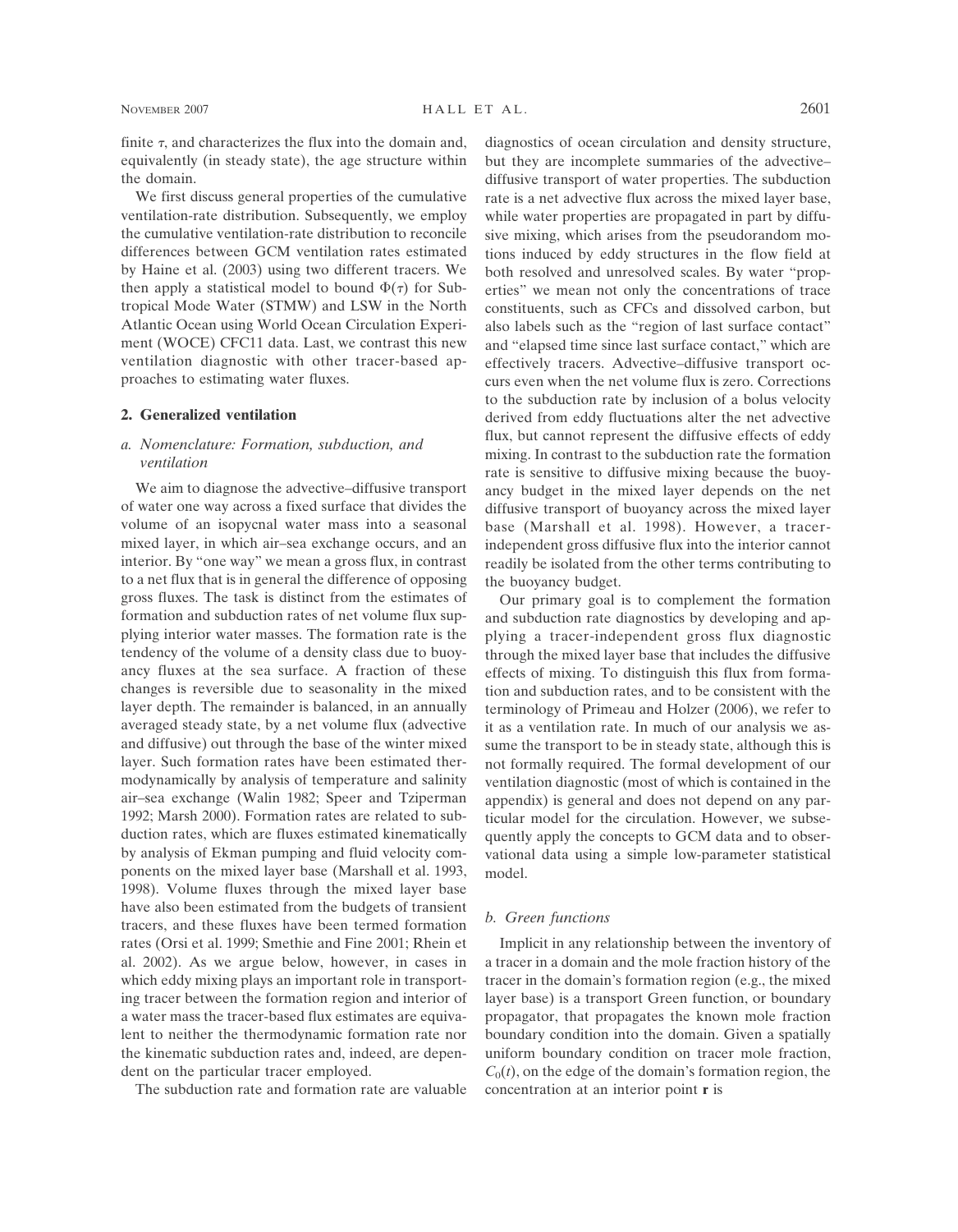$$
C(\mathbf{r}, t) = \int_{t_0}^{t} C_0(t') \mathcal{G}(\mathbf{r}, t, t') dt',
$$
 (2)

where  $G(\mathbf{r}, t, t')$  is a boundary propagator (units 1/time) that carries information on the boundary at time *t* to location **r** at time *t*. If the transport is in steady state, then  $G$  depends on  $t$  and  $t'$  only through their difference  $\tau \equiv t - t'$  (termed transit time), and we have, after a change of variables,

$$
C(\mathbf{r}, t) = \int_0^\infty C_0(t - \xi) \mathcal{G}(\mathbf{r}, \tau) d\tau.
$$
 (3)

Here  $G(\mathbf{r}, \tau)$  has the physical interpretation as a TTD for water to reach **r** from the boundary (Holzer and Hall 2000; Haine and Hall 2002). For pure one-dimensional bulk advection from  $x_0$  to  $x$  at speed  $u$  one has  $G(x, \tau) = \delta[\tau - (x - x_0)/u]$ , that is, a delta function at the transit time  $(x - x_0)/u$ . Many studies, however, have deduced a large role for isopycnal mixing (e.g., Jenkins 1988; Robbins et al. 2000), which gives rise to a range of transit times from the mixed layer to **r**. In fact, the TTD have been found to be broad and asymmetric in GCM studies (Khatiwala et al. 2001; Haine and Hall 2002; Primeau 2005) and in observational analyses (Waugh et al. 2004). Integrating both sides of Eq. (3) over the domain of volume  $V$  and uniform density  $\rho$  (i.e., an isopycnal volume) yields the tracer inventory

$$
I(t) = V\rho \int_0^\infty C_0(t - \xi)\overline{\mathcal{G}}(\tau) d\tau,
$$
 (4)

where

$$
\overline{\mathcal{G}}(\tau) \equiv \frac{1}{V} \int_{V} d^{3}r \mathcal{G}(\mathbf{r}, \tau)
$$

is the domain-averaged transit-time distribution, with the interpretation that  $\overline{G}(\tau)\delta\tau$  is the mass fraction of water in *V* that was last at the boundary a time  $\tau$  to  $\tau$  +  $\delta \tau$  ago. An analogous expression defines  $\overline{\mathcal{G}}(t, t')$  in the more general case of time-varying transport.

### *c. The cumulative ventilation-rate distribution*

Expressions (1) and (4) both relate the tracer inventory in a water mass of volume *V* to the mole-fraction history at the boundary of *V*, but the physical interpretations in terms of flux  $R$  in (1) and TTD in (4) appear distinct. However, (4) can be motivated directly from considerations of the flux of *G* into the surface (Primeau and Holzer 2006). We show in the appendix that the following interpretation holds for steady-state transport:

$$
\Phi(\tau) \equiv \rho V \overline{g}(\tau)
$$
  
= 
$$
\begin{cases}\n\text{entering mass flux of water that will} \\
\text{reside at least time } \tau \text{ before exiting} \\
\text{resided at least time } \tau \text{ since entering,}\n\end{cases}
$$
(5)

where  $V$  is the volume of the water mass being ventilated. Following the terminology of Primeau and Holzer (2006), we call  $\Phi(\tau)$  the cumulative ventilationrate distribution. For nonsteady-state transport,  $\Phi$  and *G* are closely related, but not proportional, as discussed in the appendix. We rewrite relationship (4) as

$$
I(t) = \int_0^\infty C_0(t - \tau) \Phi(\tau) d\tau.
$$
 (6)

Note that because of the normalization  $\int_0^\infty G(\mathbf{r}, \tau) d\tau =$ 1 [ $G(\mathbf{r}, \tau)$  is a PDF], one finds  $\int_0^{\infty} \Phi(\tau) d\tau = \rho V$ . Integrating the cumulative ventilation-rate distribution over all residence time thresholds simply results in the total water mass of the domain.

Primeau and Holzer (2006) have developed the cumulative ventilation-rate distribution and related diagnostics in greater generality, considering the case in which the surface entrance and exit regions of tracer do not necessarily coincide. They show that, if the entry and exit regions at least partially overlap and the flow has nonzero diffusivity, then the cumulative ventilation-rate distribution diverges as  $\tau^{-1/2}$  in the limit of small  $\tau$ . That is, the total ventilation rate  $\Phi(0)$ —the gross flux of material that that resides any time at all in the domain—is infinite. Hall and Holzer (2003) came to the same conclusion in the context of stratosphere– troposphere exchange. A simple random-walk illustration of the small  $\tau$  divergence independent of any particular geophysical domain may be found in Hall and Holzer (2003).

The cumulative ventilation-rate distribution,  $\Phi(\tau)$ , is a nonincreasing function because the flux of water that resides at least  $\tau_2$  must be less than or equal to the flux of material that resides at least  $\tau_1 < \tau_2$ , as the later includes the former. One can calculate the distribution,  $\phi(\tau) = -d\Phi(\tau)/d\tau$ , such that  $-\phi(\tau)\delta\tau$  is the flux of material that resides  $(\tau, \tau + \delta \tau)$  before exiting. [In fact, it is  $\phi(\tau)$  that Primeau and Holzer (2006) show is equivalent to the flux of *G* into the surface.] However, unlike the TTD,  $\phi(\tau)$  is not a PDF in the usual sense, at least in the case of coincident entry and exit regions, because it is not able to be normalized  $[-\int_0^\infty \phi(\tau) d\tau =$  $\Phi(0) = \infty$ . The distribution  $\phi(\tau)$  partitions the flux into the domain according to the residence time of fluid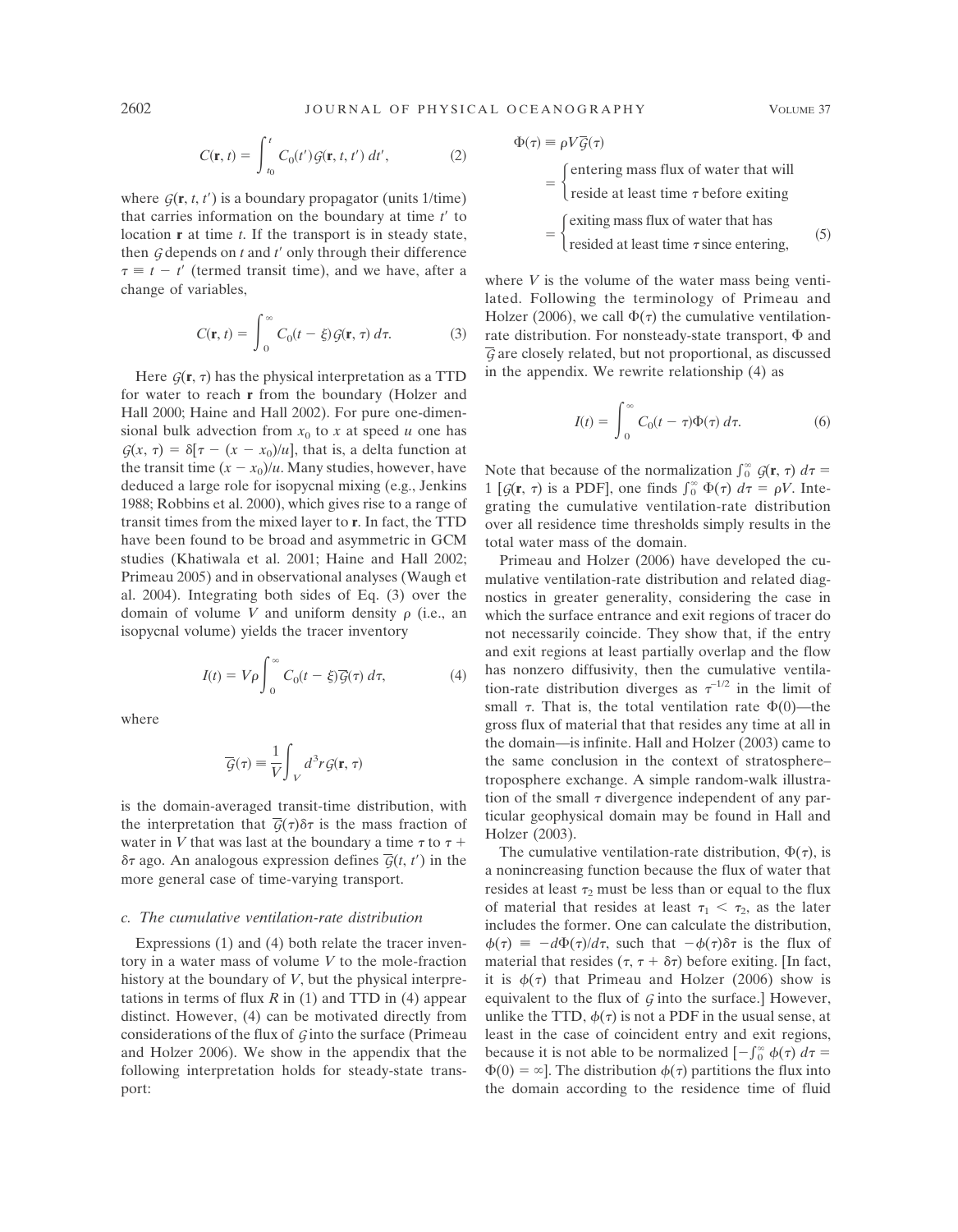elements as they enter the domain and is completely dominated by the elements that reside infinitesimal time before exiting through the same surface.

### **3. General circulation model example**

We turn now to an example from a general circulation model (GCM) to illustrate the cumulative ventilation-rate distribution,  $\Phi(\tau)$ . We will show that using  $\Phi(\tau)$  reconciles disparate estimates of the GCM's ventilation rate made with different tracers. In the process we introduce and apply a statistical model of  $\Phi(\tau)$  that is also applied in the subsequent analysis of observational data.

Haine et al. (2003, hereinafter HRJ) used two tracers to diagnose volume fluxes across the mixed layer base (which they call subduction rates) of various water masses in a North Atlantic GCM: a ventilation tracer, defined by a step-function concentration boundary condition at the surface, and CFC11. For each tracer a subduction rate, *S* (volume/time), was estimated by solving the budget equation:

$$
\frac{dI}{dt} = S\rho C_{\text{enter}}(t) - S\rho C_{\text{exit}}(t),\tag{7}
$$

where  $I$  is the tracer inventory (mass),  $\rho$  the water density, and  $C_{\text{enter}}(t) = C_0(t)$  is the tracer mole fraction history (tracer mass/water volume) at the outcrop and  $C_{\text{exit}}(t)$  is a tracer mole fraction chosen to characterize the returning water. (We use the symbol *S* for volume flux in this section to be consistent with HRJ.) Here *S* is assumed to be constant. For CFC11, HRJ take  $C_{\text{exit}}$ to be the average CFC11 mol fraction over the water mass, while for the ventilation tracer they assume that the mole fraction in the returning flux is negligible compared to that in the entering flux, at least over the period they analyze (months 6–18 following the onset of the ventilation-tracer's boundary condition). Solving the budget equation with these assumptions, HRJ obtain for CFC11

$$
I_{\rm CFC}(t) = S\rho \int_0^t dt' C(t') e^{S(t-t')/V},\tag{8}
$$

where *V* is the domain volume. Call this estimate  $S =$  $S_{\text{CFC}}$ . [This expression for *S* is different from the simpler relationship (1) for *R* because of HRJ's inclusion of a nonzero returning CFC concentration.] For the ventilation tracer

$$
I_{\rm VT}(1 \text{ yr}) = \rho \int_{0.5 \text{yr}}^{1.5 \text{yr}} S \, dt = \rho S \times 1 \text{ yr.}
$$
 (9)



FIG. 1. GCM cumulative ventilation-rate distribution divided by the domain mass for STMW from the study of Haine and Hall (2002) (black, dashed). The colored solid lines are inverse Gaussian (IG) functional forms with mean residence time  $\tau_{\rm M} = 22$  yr, as simulated in the GCM, and Peclet number  $P = 0.6$  (green),  $P =$ 3 (blue), and  $P = 15$  (red). The case  $P = 3$  fits the GCM distribution closely.

Call this estimate  $S = S_{VT}$ . STMW and SPMW are the two most rapidly ventilated masses in the HRJ model. HRJ find that  $S_{\text{CFC}} \approx S_{\text{VT}}$  for STMW, while  $S_{\text{CFC}} < S_{\text{VT}}$ for SPMW.

In light of the proper boundary propagation (4) it is clear that the estimates  $S_{\text{CFC}}$  and  $S_{\text{VT}}$  are related to the cumulative ventilation-rate distribution in different ways and will not, in general, be equal. To emphasize this we examine TTDs simulated in the same model, as reported by Haine and Hall (2002). [The precise model configuration of Haine and Hall (2002) differs slightly from that of HRJ, but the impact on this analysis is negligible.] Integrating the TTDs over the mass of STMW yields the GCM's cumulative ventilation-rate distribution for this water mass, which is shown in Fig. 1 divided by the total STMW mass. The GCM STMW  $\Phi(\tau)$  is not well approximated by either a constant over some range, as would be necessary for (9) to be robust, or by a declining exponential, as would be necessary for (8) to be robust.

In contrast, the GCM's  $\Phi(\tau)$  is well approximated by a two-parameter functional form related to the inverse Gaussian (IG) distribution (Fig. 1). The inverse Gaussian distribution is a useful statistical model of probability density functions with long tails (Seshadri 1999), such as the TTD at a point *r* with respect to some remote outcrop (a pointwise TTD). Because the cumulative ventilation-rate distribution is proportional to the volume-integrated TTD we employ a functional form obtained by integrating the IG TTD over a volume *V*: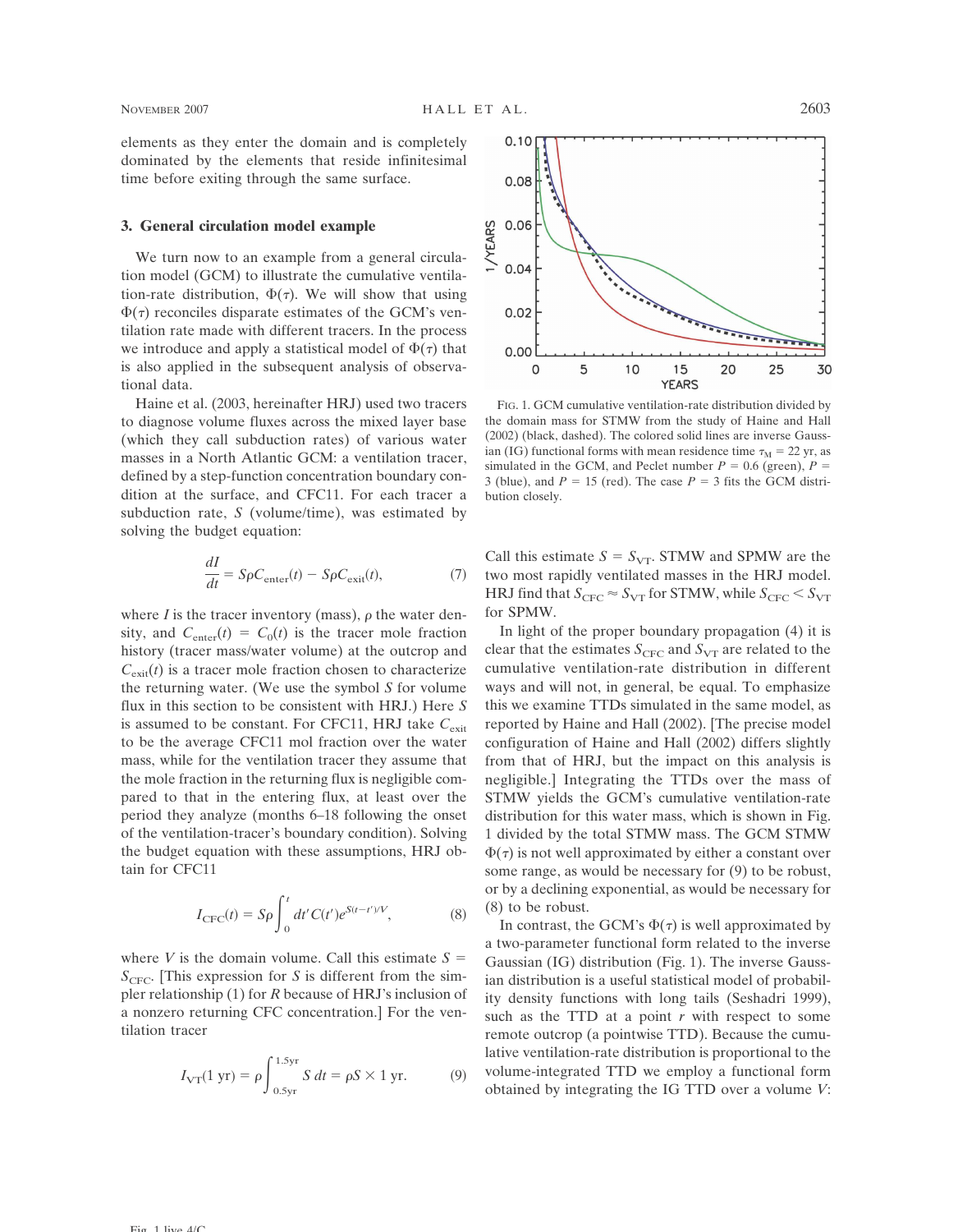

FIG. 2. (a) Volume flux estimates of HRJ,  $S_{VT}$  from expression (9) (solid) and  $S_{CFC}$  from expression (8) (dash) as functions of *P.* HRJ refer to these as subduction rates. Here, these are calculated using the inverse Gaussian form for the cumulative ventilation-rate distribution with  $\tau_M$  = 22 yr, the mean residence time for STMW in the HRJ GCM;  $S_{\text{CFC}}$  and  $S_{\text{VT}}$  are plotted divided by the value  $S_{\text{VT}}$  in the bulk advective (high *P*) limit.

$$
\Phi(\tau) = \frac{V}{\sqrt{\pi P \tau_M \tau}} \left[ e^{-P\tau/4\tau_M} - e^{-P(\tau_M - \tau)^2/4\tau_M \tau} \right] + \frac{1}{2\tau_M} \left\{ \text{erf} \left[ \sqrt{\frac{P\tau}{4\tau_M}} \right] + \text{erf} \left[ \sqrt{\frac{P}{4\tau_M \tau}} (\tau_M - \tau) \right] \right\}, \tag{10}
$$

where  $\tau_M$  is the mean residence time of water in volume  $V(\tau_M)$  is equal to 2 times the mean transit time), and the parameter *P* (Peclet number) is a measure of the departure of the transport from large-scale bulk advection. Several examples of IG  $\Phi(\tau)$  are shown in Fig. 1, along with the GCM's  $\Phi(\tau)$ . In the bulk-advective limit  $P = \infty$ , and each point in *V* is reached by a unique pathway with a single transit time. All such transit times are equally represented up to some threshold, which is the "oldest" water in *V*, associated with the most distant point from the outcrop. Hence, in the bulk-advective limit  $\Phi(\tau)$  is a step function. More generally (*P* finite), while there may be a dominant advective pathway from the outcrop to a point  $r$  in  $V$  with a narrow range of short transit times, eddy mixing also gives rise to a multiplicity of longer convoluted pathways with a wide range of transit times. The step function in  $\Phi(\tau)$  is smoothed, or disappears entirely (depending on *P*), and there is more representation at both short and long transit times.

The IG distribution has been shown to mimic well directly integrated TTDs in numerical models (Khatiwala et al. 2001; Haine and Hall 2002; Primeau 2005; Peacock and Maltrud 2006). This is clearly true for STMW in the HRJ model, as seen in Fig. 1. A close fit to the GCM's  $\Phi$  is provided by setting  $\tau_M = 22$  yr, the mean residence time for STMW in the GCM, as determined by Haine and Hall  $(2002)$ , and  $P = 3$ , determined by minimizing the  $IG - GCM$  difference.

To understand better the relationship between  $S_{\text{CFC}}$ and  $S_{\text{VT}}$  we use the IG model to generate estimates  $S_{\text{CFC}}$  and  $S_{\text{VT}}$  for a range of *P*. Here  $I_{\text{CFC}}$  is computed using (4), and  $S_{\text{CFC}}$  is chosen to fit (8) best. The value  $S_{\text{VT}}$  is simply  $\Phi(\tau)$  averaged from  $\tau = 0.5$  to 1.5yr. Figure 2a shows the two estimates as a function of *P* for STMW, and Fig. 2b shows their ratio. For the best-fit value  $P \approx 3$ , we find that  $S_{\text{CFC}} \approx S_{\text{VT}}$ , in agreement with HRJ. However, the agreement is not robust; at smaller *P*,  $S_{\text{CFC}} < S_{\text{VT}}$ , while at larger *P*,  $S_{\text{CFC}} > S_{\text{VT}}$ . For SPMW, HRJ found  $S_{\rm VT}/S_{\rm CFC} \approx 1.8$ . The corresponding domain-averaged TTD was found by Haine and Hall (2002) to have a mean transit time of 82 yr, corresponding to  $\tau_m$  = 164 yr. Figures 3a,b are similar to Figs. 2a,b, respectively, but now for the GCM's SPMW. The range  $1 < P < 10$  yields  $1.8 > S<sub>VT</sub>/S<sub>CFC</sub> > 1.6$ , in agreement with HRJ.

We conclude that the disparate estimates of ventilation rates made by HRJ using two different tracers can be reconciled by considering the cumulative ventilation-rate distribution. The analysis corroborates the idea that no single flux can fully characterize the ventilation of a water mass.

# **4. Cumulative ventilation-rate distributions estimated from CFC observations**

We now estimate cumulative ventilation-rate distributions from North Atlantic CFC11 observations for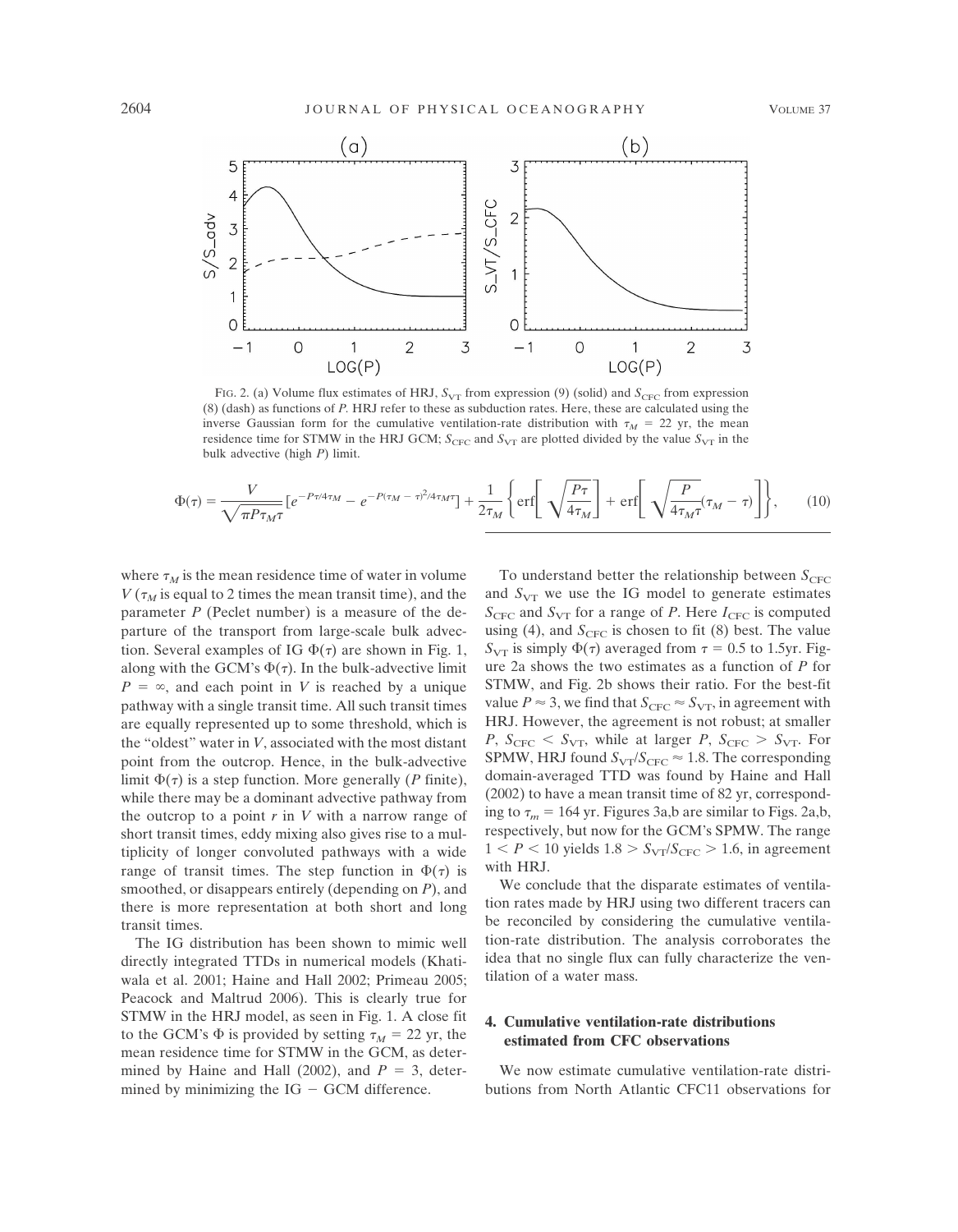

FIG. 3. As in Fig. 2 but with  $\tau_M = 164$  yr, the mean residence time for SPMW in the HRJ GCM.

STMW and LSW. We first define the domains and their formation regions, then estimate CFC inventories and formation-region time histories, and finally constrain the cumulative ventilation-rate distribution using the IG functional form. The data are WOCE CFC11 measurements from 1996–98 that have been mapped and gridded onto 18 neutral density surfaces (see www.ldeo.  $column bias.edu$ <sup>-</sup>lebel/inventory maps.html for details, and the acknowledgment section for the principal investigators responsible for data collection). Only the subset of these data comprising STMW and LSW are used here. The CFC11 distribution on these isopycnal slabs is shown in Fig. 4, and the volumes, CFC11 inventories, and mean mole fractions are listed in Table 1.

### *a. Domain definitions*

The closed domains are bounded by neutral density surfaces, the sea surface, and the equator. Each domain is divided into two subdomains: the mixed layer and the interior. Water in the mixed layer is in rapid contact with the sea surface via vertical mixing and deep convection. We estimate the time history of the mean CFC11 mol fraction in the mixed layer and take this as the time-dependent CFC11 boundary condition, assumed to be spatially uniform on the mixed layer base. This boundary condition is transported from the formation region into the interior, and the cumulative ventilation-rate distribution diagnoses the flux into the interior. The circulation is assumed to be steady.

The bounding neutral density surfaces for STMW are  $\gamma_n$  = 26.025 and 26.645. STMW formation is known to occur in the western mid Atlantic at the southern flank of the Gulf Stream. The precise region of formation is uncertain, but a characteristic feature of the formation of all mode water is vertical homogeneity over a thick region (large separation between the density surfaces).



FIG. 4. CFC11 mass per area for (a) STMW and (b) LSW ( $\mu$ mol m<sup>-2</sup>). Also shown (heavy contour) are the assumed formation regions, defined as areas whose water-mass thickness is greater than 400 m (STMW) and 1600 m (LSW).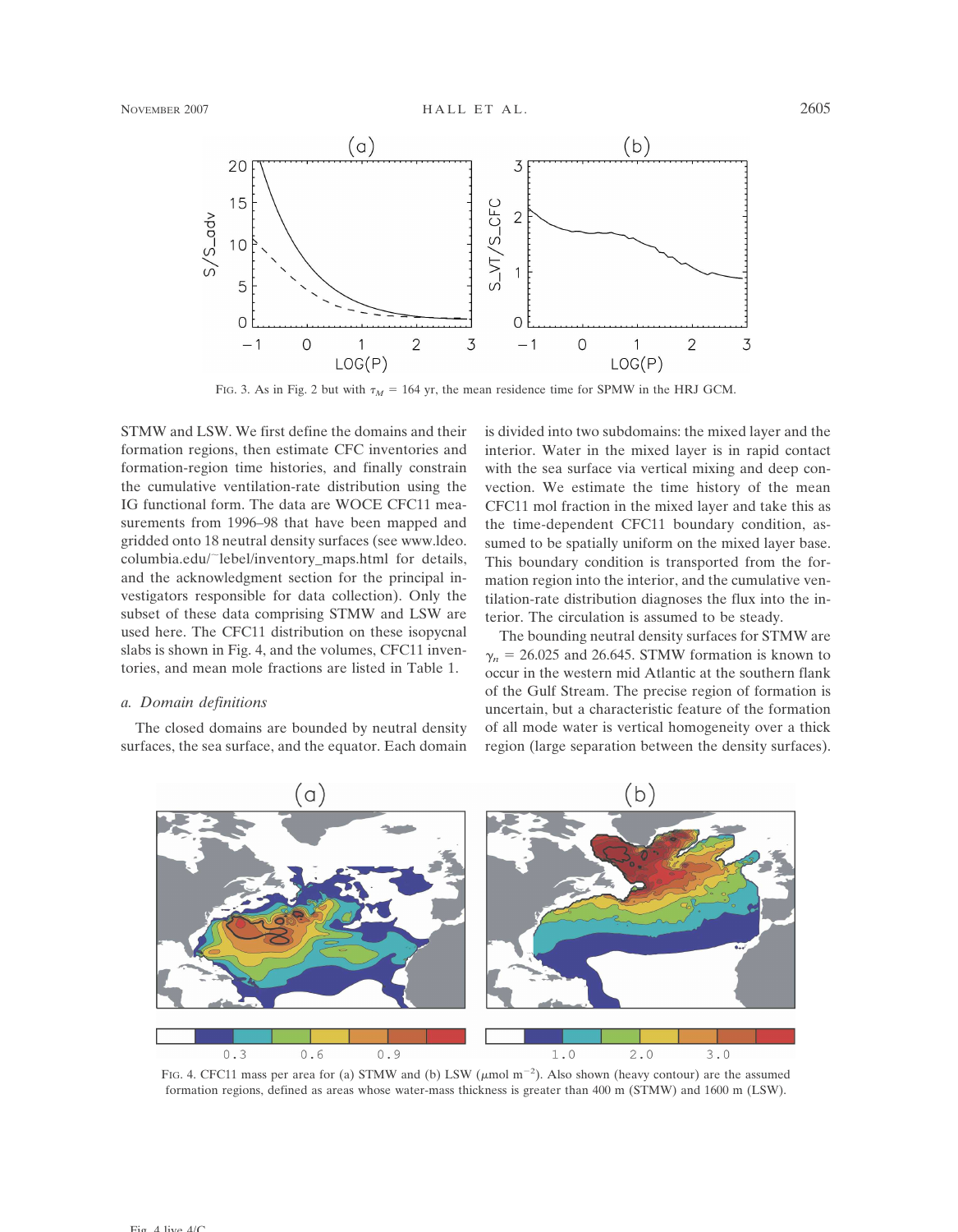TABLE 1. Water-mass density, volume, CFC11 mass, mean CFC11 concentration, and ratio of mean CFC11 concentration to outcrop concentration (fraction). The defined formation regions are excluded from the total volumes and inventories.

| Name        | Neutral density   | Volume                              | Mass                    | Concentration     | Fraction |
|-------------|-------------------|-------------------------------------|-------------------------|-------------------|----------|
| <b>STMW</b> | $26.025 - 26.645$ | $3.1 \times 10^{15}$ m <sup>3</sup> | $6.4 \times 10^{6}$ mol | 2.1 pmol $1^{-1}$ | 0.92     |
| <b>LSW</b>  | 27.897-27.985     | $2.0 \times 10^{16}$ m <sup>3</sup> | $2.0 \times 10^7$ mol   | 1.0 pmol $1^{-1}$ | 0.27     |

We use thickness as a criterion defining the formation region: all STWM with thickness greater than 400 m is taken to be part of the formation region (Fig. 4). There is some arbitrariness in this threshold, and different thresholds result in slightly different inferred  $\Phi(\tau)$ .

The bounding density surfaces for LSW are  $\gamma_n$  = 27.897 and 27.985. There is less arbitrariness in specifying the LSW formation region because it is bounded geographically by the Labrador Sea. For consistency with the STMW analysis, however, we use a thickness criterion here too, in this case 1600 m. Figure 4 shows this region to be mostly in the Labrador Sea, although there are small patches south and east of southern Greenland.

## b. Constraining  $\Phi(\tau)$

Water in the interior of the domain is supplied by the cumulative ventilation-rate distribution acting on water in the formation region, and it is the CFC11 inventory of the interior that is used to estimate the cumulative ventilation-rate distribution. We compute the interior CFC11 inventory,  $I_{\text{CFC}}$ , by subtracting the inventory of the formation region from the inventory of the entire region. To estimate the CFC11 mol fraction history in the formation region,  $C_0(t)$ , we scale the Northern Hemisphere atmospheric time history of Walker et al. (2000) by a single number to match the mean CFC11 mol fraction in the formation region in 1997, a procedure that implicitly accommodates subsaturation, albeit imperfectly. [The resulting mole fraction is 67% of the saturated equilibrium value in 1997, consistent with estimates of Smethie and Fine (2001).] Here  $I_{\text{CFC}}$ ,  $\Phi(\tau)$ , and  $C_0(t)$  are related via relationship (6), and constraining  $\Phi(\tau)$  amounts to inverting (6). We perform this inversion parametrically; that is, we assume that  $\Phi(\tau)$  has the two-parameter IG form (9) and find values of the parameters,  $\tau_M$  and *P*, that satisfy relationship (6). Because a single inventory datum cannot simultaneously constrain two parameters, we obtain a family of  $\Phi$ consistent with the data, from strong mixing (low *P*, high  $\tau_M$ ) to bulk advection (high *P*, low  $\tau_M$ ).

This procedure to constrain  $\Phi(\tau)$  with CFCs is identical to the analysis of Hall et al. (2004), who constrained  $\overline{G}(\tau)$  (the domain-averaged TTD) for Indian Ocean water masses. Hall et al. did not invoke the flux

interpretation, but instead immediately applied  $\overline{G}(\tau)$  to estimate anthropogenic carbon inventories. Our estimates here of  $\Phi(\tau)$  in the North Atlantic could also be applied to anthropogenic carbon, given knowledge of its history in surface waters. Carbon is not the focus in this study, but we have pursued the application in a related study of LSW (Terenzi et al. 2007).

Figures 5a and 5b show samples of  $\rho^{-1}\Phi(\tau)$  for STMW and LSW, where  $\rho$  is the water density. (For consistency with previous estimates we divide by  $\rho$  to obtain units of volume flux, expressed in Sverdrups.) In the bulk-advective limit (large *P*) the flux supplying STMW is about 6 Sv for all residence-time thresholds up to 16 yr. No water resides in STMW longer than 16 yr, in this limit. In the strong-mixing limit (low *P*) the flux declines monotonically with residence time. At residence-time thresholds less than about 3 yr the strong-mixing flux is greater than the bulk-advective flux. Between 3 and 16 yr it is less than the advective flux. With mixing present the flux of water mass that resides more than 16 yr is nonzero. The relative relationships among the cumulative ventilation-rate distributions for LSW are similar, but the bulk-advective flux is larger (8.5 Sv) and supplies water to greater residence times (76 yr).

A wide range of ventilation scenarios is consistent with the CFC11 inventory. Figure 6 shows the CFC11 constrained  $\rho^{-1}\Phi$  as a function of *P* for four different residence-time thresholds:  $\tau = 1, 10, 60,$  and 100 yr The flux supplying STMW that will reside at least 1 yr ranges from 6 to 20 Sv, while the flux that will reside at least 10 yr ranges from 0.5 to 6 Sv. For STMW there is negligible flux of water that resides more than about 30 yr, so the curves for  $\tau = 60$  and 100 yr are zero. The fluxes supplying LSW that reside 1, 10, 60, and 100 yr are 9–20, 6–9, 2–9, and 0–2 Sv, respectively.

Additional information can narrow these wide ranges of ventilation rates. Waugh et al. (2004) used CFCs and bomb tritium in combination to estimate twoparameter pointwise IG TTDs at various locations in the subpolar North Atlantic. Although precise parameter pairs could not always be obtained, Waugh et al. were consistently able to put an upper bound of  $P \approx 3$ . These *P* bounds indicate that the bulk-advective (high *P*) regime of  $\Phi(\tau)$  is not realistic. Other independent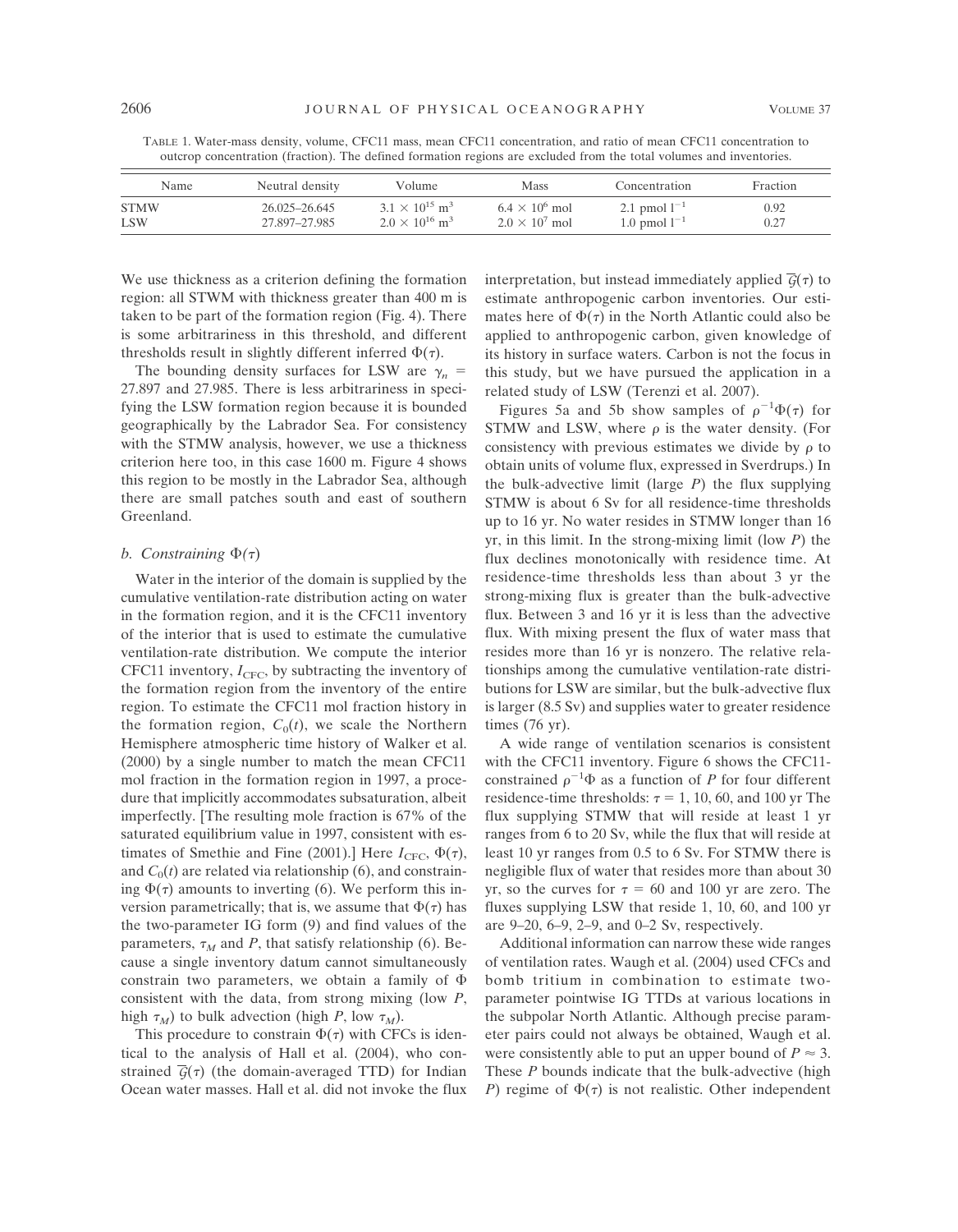

FIG. 5. Cumulative ventilation-rate distributions,  $\Phi(\tau)$ , consistent with North Atlantic CFC11 observations in (a) STMW and (b) LSW. For each water mass four  $\Phi$  are shown with mean residence time  $t_M$  and Peclet number *P* consistent with the observations. Listed from most steeply declining to most steplike  $\Phi$  the parameter pairs  $(t_M, P)$  are for STMW: (24 yr, 0.1), (12 yr, 3), (14 yr, 10), and (16 yr, 1000); and for LSW:  $(3340 \text{ yr}, 0.1)$ ,  $(176 \text{ yr}, 3)$ ,  $(102 \text{ yr}, 10)$ , and  $(72 \text{ yr}, 1000)$ . For reference, the  $\Phi$  with  $P =$ 3 are plotted dashed, while the  $\Phi$  with  $P \le 3$  are plotted black and the distributions with  $P > 3$  are plotted gray.

estimates of *P* give similar magnitudes. Jenkins (1988) inferred a value  $P = 1-2$  from tritium measurements in the North Atlantic, while O'Dwyer et al. (2000) infer a mean  $P \approx 4$  from North Atlantic float data. If we assume a more narrow range  $P = 0$ –3 in our analysis, then we obtain a correspondingly smaller range of  $\Phi(\tau)$ . These tighter bounds on STMW  $\rho^{-1}\Phi(\tau)$  at residence times thresholds 1 and 10 yr are 13–20 and 0.5–2.5 Sv, respectively. The tighter bounds on LSW  $\rho^{-1}\Phi(\tau)$  at residence times thresholds 1, 10, 60, and 100 yr are 17–20, 6–7, 2–3, and 1–2 Sv, respectively.

Additional uncertainties apply that we have not included here. CFC11 mol fractions are measured to high accuracy. However, the inventories are formed from

sparse data and are, therefore, subject to a random sampling error of at least  $\pm 10\%$ . [Rhein et al. (2002) estimate a 10% uncertainty for the Labrador Sea region, but our region encompasses the subtropics, which are sampled less densely.] These errors apply separately to the interior and formation regions of the domain, and so the combined effect on the inference of the ventilation rate distribution is larger. Important is that we have assumed transport to be in steady state. At best, our inferred ventilation-rate distribution approximates a time average of the true distribution. However, the nonlinear CFC11 surface-water history coupled with significant decadal variability could bias our estimate of  $\Phi(\tau)$ . In general our methodology applies



FIG. 6. The CFC11-constrained cumulative ventilation-rate distributions for (a) STMW and (b) LSW, evaluated as a function of Peclet number at four different residence times:  $\Phi(1yr)$  (top solid),  $\Phi(10yr)$ (dash),  $\Phi$ (60 yr) (dot–dash), and  $\Phi$ (100 yr) (bottom solid). For STMW the flux that resides more than about 30 yr for any *P* is negligible (Fig. 5a), so the curves  $\Phi(60 \text{ yr})$  and  $\Phi(100 \text{ yr})$  are not visible.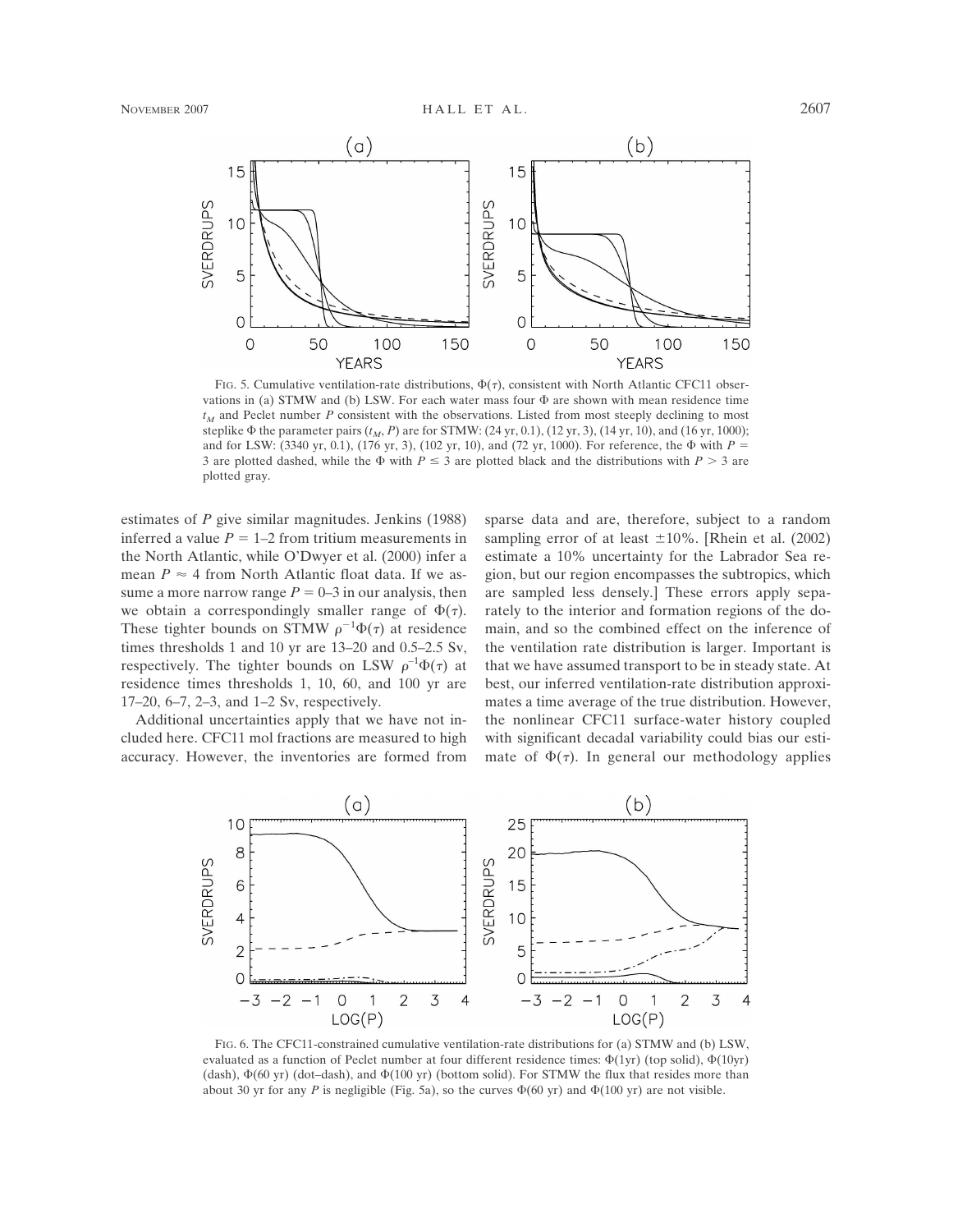equally well to the time-varying case. In practice a functional form for  $\Phi(\tau)$  would have to be adopted that has additional degrees of freedom, and these would require additional information as constraints. Even for the steady-state case error is possible if the ventilation rate distribution is not well fit by a volume-averaged inverse Gaussian form, although, as we have noted the inverse Gaussian fits well  $\Phi(\tau)$  simulated directly in GCMs.

### **5. Analysis of previous tracer methods**

As discussed in the introduction, several studies have applied variants of relationship (1) to CFC inventories derived from observations to estimate water-mass formation rates (Smethie and Fine 2001; Rhein et al. 2002; Kieke et al. 2006). For various components of North Atlantic Deep Water, Smethie and Fine (2001) express the CFC11 inventory as a sum over the yearly history of CFC11  $I = \sum R \rho C_0 \Delta t$ , where  $C_0$  is the CFC11 mol fraction each year in the source region, *R* is their formationrate estimate, and  $\Delta t = 1$  yr. In one case *R* is assumed constant, while in another *R* is allowed to vary with calendar date. Similarly, Rhein et al. (2002) write for LSW  $R = I/f_{1930}^{1997} \rho sC_{eq}(t) dt$ , where  $C_{eq}(t)$  is the mole fraction in the Labrador Sea that would be in equilibrium with the atmosphere, and *s* is the degree of saturation ( $C_0 = sC_{eq}$ ). Kieke et al. (2006) look at the evolution over two years of the CFC11 inventory of the upper density component of LSW, obtaining a formation rate estimate  $R = [I(t_2) - I(t_1)]/f_{t_1}^{t_2} \rho s C_{eq}(t) dt$ .

Although the definitions of the formations regions and interior domains differ, the relationships used to calculate the formation rates are equivalent to expression (1), which does not provide for any dependence on residence time. Consider the case of steady-state transport. The more general expression (6) reduces to the expressions used in the papers cited above only if  $\Phi$  is approximately independent of residence time over the range from 0 to  $\sim$  50 yr (the history of the CFCs). The expression used by Kieke et al. (2006) can be derived from  $(6)$  only if  $\Phi$  is independent of residence time over the range zero to  $t_2 - t_1 = 2$  yr However, judging from the GCM example (Fig. 1) and from observationally based examples in a realistic P regime (Fig. 5),  $\Phi(\tau)$  is highly sensitive to  $\tau$  over both these intervals. Assuming  $\tau$ -independent ventilation appears to be a poor approximation.

One spurious consequence of neglecting the  $\tau$  dependence of  $\Phi$  is that the resulting formation-rate estimates are time-dependent, even when the underlying transport is constant. To illustrate this point we have estimated



FIG. 7. Formation-rate *R*(*t*) estimated using two published methods, M1 and M2, and two tracers, CFC11 and CFC12. The methods are M1:  $R_1 = I(t)/\int_{1930}^{t} \rho C_0(t')dt'$ , as in Rhein et al. (2002); and M2:  $R_2 = (I(t) - I(t - \Delta t)) / \int_{t - \Delta t}^{t} \rho C_0(t') dt'$  with  $\Delta t =$ 2 yr, as in Kieke et al. (2006): *I*(*t*) is the CFC inventory in LSW;  $C_0(t)$  is the CFC mole fraction in the formation region, as defined in the text; and  $\rho$  is the water density. In both cases  $I(t)$  is computed via expression (6) from  $C_0(t)$  and the steady-state cumulative ventilation rate distribution,  $\Phi(\tau)$ . The IG form for  $\Phi(\tau)$  is used, with parameter values  $P = 3$  and  $\tau_M = 176$  yr (Fig. 5), within the realistic regime. Despite the steady-state ventilation, the formation rates estimates decline in time. This is purely an artifact of the erroneous neglect of the  $\tau$  dependence of  $\Phi$  in the expressions for  $R_1$  and  $R_2$ .

the time-dependent CFC11 inventory,  $I(t)$ , in LSW using the formation-region mole fraction history,  $C_0(t)$ , of section 4,  $\Phi(\tau)$  in Fig. 5b with  $P = 3$ ; and relationship (6). The formation rate is then estimated at a range of dates from  $I(t)$  and  $C_0(t)$  according to two methods: 1)  $R_1 = I(t)/\int_{1930}^{t} \rho C_0(t') dt'$ , as in Rhein et al. (2002) for steady transport; and 2)  $R_2 = [I(t) - I(t - \Delta t)]$  $\int_{t-\Delta t}^{t} \rho C_0(t') dt'$ , with  $\Delta t = 2$  yr, as in Kieke et al. (2006). Figure 7 shows the results. Also shown are the same rates inferred from CFC12. The estimated rate depends on the method employed and (for earlier years) on the tracer. In addition, despite the fact that the transport is steady, all the rate estimates decline in time. The  $R_1$  –  $R<sub>2</sub>$  difference, the tracer dependence, and the timedependence are all artifacts of the erroneous assumption that ventilation is independent of residence time, which is equivalent to the assumption that transport is purely bulk advective. [Tracer ages can exhibit spurious time dependence for the same reason (Waugh et al. 2003).] Any conclusion about evolving circulation from such an analysis should be regarded with caution.

Böning et al. (2003) have estimated LSW formation rates using a volumetric method (volume change of the density class over a year) in a high-resolution North Atlantic GCM. They obtain values varying between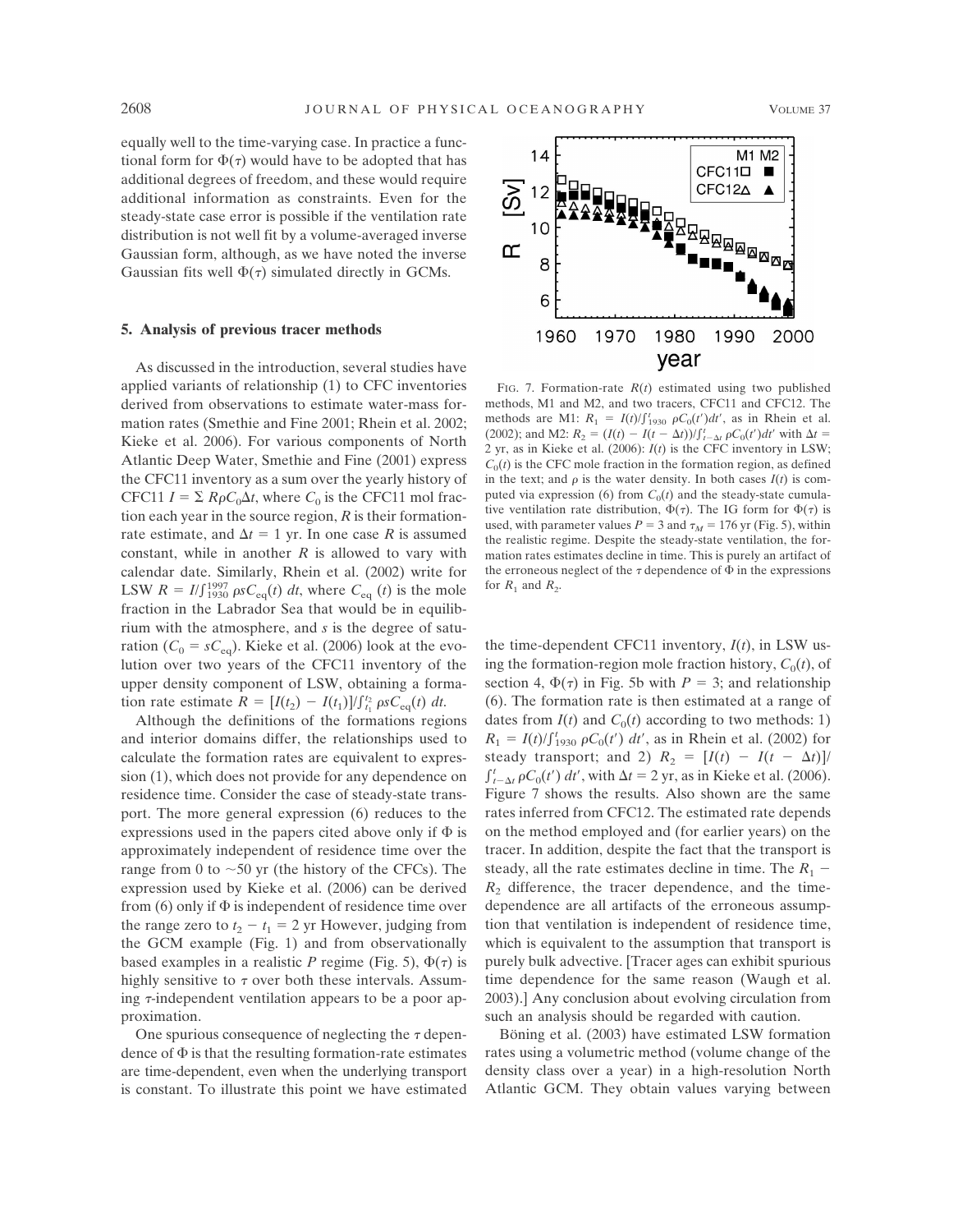0–11 Sv from 1970 to 1995. Böning et al. also perform a CFC11-based analysis, using method 1 above of Rhein et al. (2002), and obtain the range 3.4–4.4 Sv. While their CFC11 range encompasses their time-averaged volumetric estimate for the years 1970–95, it is not clear that this is robust. Given such large fluctuations in the volumetric rate, a different averaging period would result in a substantially different mean, presumably degrading the agreement with the CFC11 estimate.

We note that Sarmiento (1983) used bomb tritium data to estimate STMW volume exchange between surface waters and the thermocline. His analysis is similar to the Haine et al. (2003) CFC analysis (section 3) in that waters returning to the surface layer were assumed to have a tritium mole fraction equal to the domainaveraged mole fraction. The difference between the Sarmiento (1983) STMW flux estimate and the estimate of Haine et al. (2003) can be understood at least in part by considering the cumulative ventilation rate distribution. The assumption of a domain-averaged mole fraction for the returning waters is equivalent to the assumption of an exponential form for  $\Phi(\tau)$ , which misses key features of  $\Phi(\tau)$  (section 3). As a consequence the flux estimates are tracer dependent.

### **6. Conclusions**

The advective–diffusive transport of material across the mixed layer base cannot be characterized by a single flux, even for steady circulation. We have introduced a cumulative ventilation-rate distribution,  $\Phi(\tau)$ , which is the mass flux into an ocean domain that will reside at least time  $\tau$  before exiting or, equivalently (in steady state), the mass flux out of the domain of water that has resided at least  $\tau$ . We show that  $\Phi(\tau)$  is equal to the transit-time distribution mass-integrated over the domain being ventilated. Only for pure bulk advection is the total one-way flux  $\Phi(0)$  finite and representative of large-scale transport. In the presence of any diffusive mixing  $\Phi(0) = \infty$ .  $\Phi(\tau)$  at small  $\tau$  is dominated by rapid back-and-forth motion that penetrates only short distances beyond the mixed layer base, and, thus, the total one-way flux is not a useful diagnostic of large-scale transport. As a function of  $\tau$ , however,  $\Phi$  is an integrable, monotonically declining function that diagnoses the ventilation of a water mass over a continuous range of residence times.

We have shown that the common practice of neglecting any residence-time dependence of ventilation when relating the inventory and the mixed layer history of transient tracers can lead to misinterpretation, in the presence of mixing. The ventilation-rate estimate obtained in this way is dependent on the particular tracer

and varies in time with the tracer's evolution, even for steady transport.

By contrast, the cumulative ventilation-rate distribution is a flux diagnostic independent of any particular tracer. While in general its relationship to the fluid flow's velocity and diffusivity field is not simple,  $\Phi(\tau)$ nonetheless summarizes the transport in a way that is immediately applicable to tracers. We have used the cumulative ventilation-rate distribution to reconcile disparate estimates of ventilation rates from two different tracers in a GCM study, thereby corroborating its utility. Using a two-parameter statistical model we have bounded  $\Phi(\tau)$  for Subtropical Mode Water and Labrador Sea Water using North Atlantic CFC11 observations.

The necessity to characterizing the flux into a water mass by a distribution rather than a single number is a key point of our work. However, for convenient comparisons among water masses it may be desirable to use a single values of flux. For example, one could choose as a convention the flux of water that resides at least  $\tau = 10$  yr, as long as it is acknowledged that this flux does not fully characterize the ventilation.

Our analysis of STMW and LSW is limited by the assumption of steady-state transport. It is well known that the formation and ventilation of North Atlantic waters undergoes interannual variability. The key point, however, that no single ventilation rate value can summarize the flux of water across the mixed layer base, is equally valid in the presence of time-varying transport. Tracer concentrations can still be written as convolutions with a domain-averaged TTD, but the TTD has explicit time variation (e.g., Holzer and Hall 2000). In practice, one could, for example, generalize the functional form used for  $\Phi$  to include a periodic cycle, thereby increasing from two to five the number of free parameters  $(\tau_A, P, \text{ and the amplitude, frequency},$ and phase of the periodicity). One could attempt to make use of other tracers or circulation information to remove some of these degrees of freedom. This approach would be a generalization to include mixing of the approach of Smethie and Fine (2001), who added decadal periodicity to a ventilation analysis using CFCs.

*Acknowledgments.* This work has been supported by National Science Foundation Grants OCE-0326860 and OCE-9811034 and by the National Aeronautics and Space Administration. We are grateful for the efforts of the many researchers involved in making CFC measurements. The principal investigators for the CFC11 measurements used in this analysis were C. Andrie, W. Roether, L. Memery, W. Smethie, M. Rhien, P. Jones, R. Weiss, D. Smythe-Wright, and J. Bullister.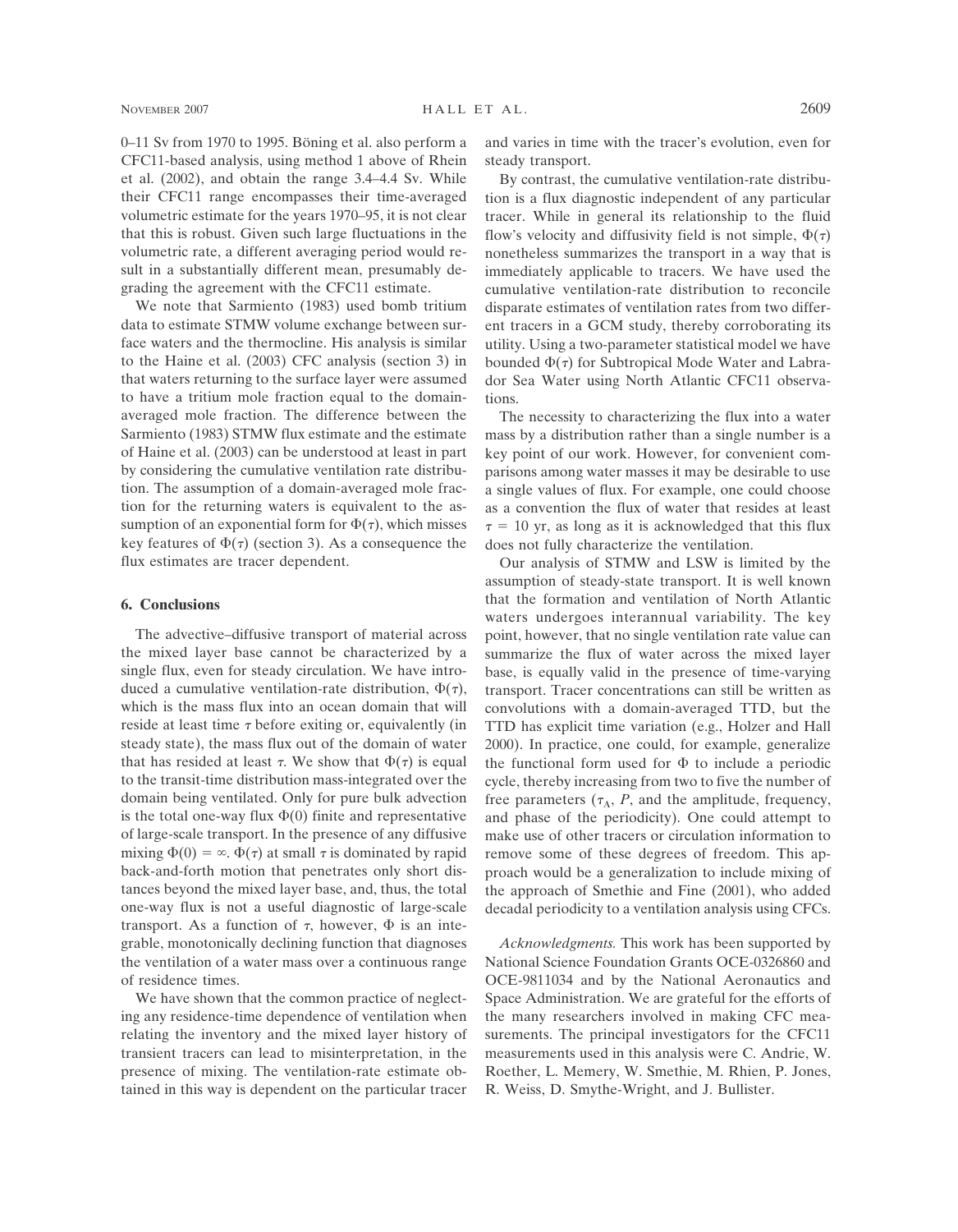## APPENDIX

### **Derivation of the Ventilation-Rate Distribution**

We derive here the cumulative ventilation-rate distribution in terms of the boundary propagator, or transit-time distribution. Consider an idealized tracer at time *t* responding to a Heaviside concentration boundary condition on a surface region  $\Omega$  and a no-flux condition on all other boundaries; that is, on  $\Omega$  the concentration is zero at all times before  $t_0$  and unity thereafter. We restrict attention to a domain of volume *V* having uniform and constant water density  $\rho$ . While the arguments below can be adapted to any closed domain with a boundary region  $\Omega$  on which tracer concentration conditions are applied, we generally think of the domain as being an isopycnal interior ocean volume whose intersection with the mixed layer constitutes the surface area  $\Omega$ . Fluid elements in *V* that have made contact with  $\Omega$  within the elapsed time  $t - t_0$  carry a tracer concentration of unity, while those that have not carry a tracer concentration of zero. The tracer inventory,  $I_{\text{VT}}(t, t_0)$ , evolves from zero at  $t = t_0$  to the total water mass,  $\rho V$ , at  $t = \infty$ ; that is, eventually all the fluid elements make contact with  $\Omega$  and receive a tracer label. For any time *t*

$$
I_{VT}(t, t_0) = \begin{cases} \text{water mass in } V \text{ at } t \text{ that} \\ \text{has been labeled by tracer,} \end{cases}
$$

$$
= \begin{cases} \text{water mass in } V \text{ that has made} \\ \text{contact with } \Omega \text{ within } t - t_0. \end{cases} (A1)
$$

It follows that  $\rho V - I_{\text{VT}}(t, t_0)$  is the water mass that has not made  $\Omega$  contact within  $t - t_0$ . This water has resided in *V* longer than  $t - t_0$  since last  $\Omega$  contact. The rate of change  $(d/dt)[\rho V - I_{VT}(t, t_0)] = -dI_{VT}/dt$  is the rate (mass/time) at which the water mass that is unlabeled by tracer declines. It is the rate at which unlabeled water makes contact with  $\Omega$ . In other words,  $dI_{\text{VT}}/dt$  is the mass flux into  $\Omega$  of water that has resided in *V* longer than  $t - t_0$ . [One might at first balk at the flux interpretation and simply ascribe the reduction of  $\rho V$  –  $I_{\text{VT}}(t, t_0)$  to the progressively deeper penetration of the tracer signal. However, if the domain has finite and constant water mass, then for every newly labeled fluid element just entering the domain following  $\Omega$  contact there must be an unlabeled fluid element just exiting the domain by  $\Omega$  contact.] The fate of the fluid elements following  $\Omega$  contact depends on the location of  $\Omega$  and the circulation outside  $V$ . If  $\Omega$  is on the mixed layer base, then fluid elements can pass through  $\Omega$  to enter the mixed layer. If  $\Omega$  is on the ocean surface, there is no passage through  $\Omega$ . However, fluid elements undergoing random walks due to diffusive processes can impact  $\Omega$ , receive a tracer label, and reflect back into the domain.

Following the notation of Primeau and Holzer (2006) we denote this mass flux of water,  $dI_{\text{VT}}/dt$ , as  $\Phi_{\uparrow}(t, \tau)$ , where  $\tau = t - t_0$ . Now,  $I_{\rm VT}$  can be related to  $\overline{\mathcal{G}}(t, t')$  by the defining properties of the boundary propagator and the Heaviside condition:

$$
I_{VT}(t, t_0) = \rho V \int_{t_0}^t dt' \overline{\mathcal{G}}(t, t') = \rho V \int_0^{t - t_0} d\xi \overline{\mathcal{G}}(t, t - \xi).
$$

Thus, taking the *t* derivative, we have

$$
\Phi_{\uparrow}(t,\tau) = \rho V \overline{\mathcal{G}}(t,t_0) + \rho V \int_0^{\tau} d\xi \frac{\partial}{\partial t} \overline{\mathcal{G}}(t,t-\xi) \quad \text{(A2)}
$$

is the flux of water mass into  $\Omega$  (exiting V) that has resided at least  $\tau = t - t_0$  in *V*.

To obtain the interpretation in terms of the flux entering *V*, consider the difference between a tracer response to a Heaviside onset at  $t_0$  and an onset at  $t_0$  +  $\delta t_0$ . The quantity  $M(t, t_0) = \rho V - I_{\text{VT}}(t, t_0)$  is the water mass that has not made  $\Omega$  contact within  $t - t_0$ , and  $M(t, t_0 + \delta t_0) = \rho V - I_{\text{VT}}(t, t_0 + \delta t_0)$  is the water mass that has not made  $\Omega$  contact within  $t - (t_0 + \delta t_0)$ . The difference  $M(t, t_0 + \delta t_0) - M(t, t_0) > 0$  is the water mass that entered the domain in the interval  $(t_0, t_0 + \delta t_0)$  and is still in the domain at time t. The rate at which this newly labeled water mass increases,  $dM/dt_0 = -dI_{\text{VT}}/$  $dt_0$ , is the mass flux into *V* from  $\Omega$  of water that will reside at least  $\tau = t - t_0$ . By the definitions of the Heaviside and the boundary propagator  $-dI_{VT}/dt_0 =$  $\rho V \bar{G}(t, t_0)$ . We have, then, that

$$
\Phi_{\downarrow}(t-\tau,\tau) = \rho V \overline{\mathcal{G}}(t,t_0) \tag{A3}
$$

is the mass flux into *V* from  $\Omega$  at time  $t - \tau = t_0$  of water that will reside at least  $\tau$  before exiting. [See Primeau and Holzer (2006) for a different derivation.]

If the circulation is in steady state, then  $\overline{G}$  depends on *t* and  $t_0$  only through their difference,  $t - t_0 \equiv \tau$ . The second term on the right-hand side of (A2) vanishes so that  $\Phi_{\uparrow}(t, \tau) = \Phi_{\downarrow}(t - \tau, \tau)$ , which we write as

$$
\Phi(\tau) \equiv \rho V \overline{g}(\tau)
$$
\n
$$
= \begin{cases}\n\text{entering mass flux of water that will} \\
\text{reside at least time } \tau \text{ before exiting} \\
\end{cases}
$$
\n
$$
= \begin{cases}\n\text{exiting mass flux of water that has} \\
\text{resided at least time } \tau \text{ since entering,}\n\end{cases} (A4)
$$

Following the terminology of Primeau and Holzer (2006), we call  $\Phi(\tau)$  the cumulative ventilation-rate distribution.